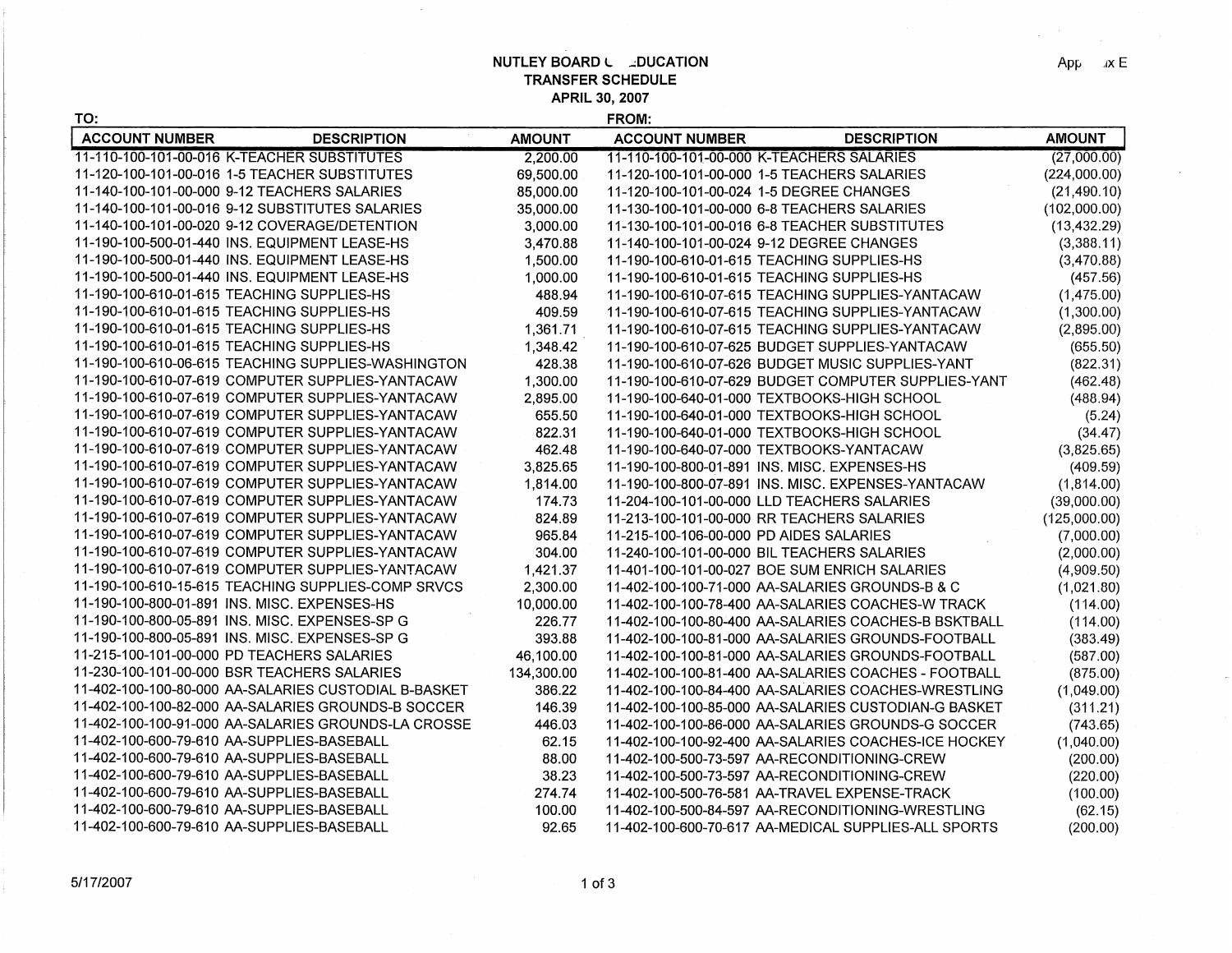**NUTLEY BOARD L. EDUCATION TRANSFER SCHEDULE APRIL 30, 2007** 

**FROM:** 

гŚ.

| TO:                                                 |               | FROM:                                                |               |
|-----------------------------------------------------|---------------|------------------------------------------------------|---------------|
| <b>ACCOUNT NUMBER</b><br><b>DESCRIPTION</b>         | <b>AMOUNT</b> | <b>ACCOUNT NUMBER</b><br><b>DESCRIPTION</b>          | <b>AMOUNT</b> |
| 11-402-100-600-79-610 AA-SUPPLIES-BASEBALL          | 11.16         | 11-402-100-600-70-617 AA-MEDICAL SUPPLIES-ALL SPORTS | (88.00)       |
| 11-402-100-600-79-610 AA-SUPPLIES-BASEBALL          | 47.80         | 11-402-100-600-76-610 AA-SUPPLIES-TRACK & FIELD      | (40.00)       |
| 11-402-100-600-79-610 AA-SUPPLIES-BASEBALL          | 134.64        | 11-402-100-600-76-610 AA-SUPPLIES-TRACK & FIELD      | (167.00)      |
| 11-402-100-600-80-610 AA-SUPPLIES-B BASKETBALL      | 7.00          | 11-402-100-600-80-610 AA-SUPPLIES-B BASKETBALL       | (38.23)       |
| 11-402-100-600-81-610 AA-SUPPLIES-FOOTBALL          | 583.86        | 11-402-100-600-89-610 AA-SUPPLIES-VOLLEYBALL         | (274.74)      |
| 11-402-100-600-87-610 AA-SUPPLIES-SOFTBALL          | 100.00        | 11-402-100-600-91-610 AA-SUPPLIES-LA CROSSE          | (100.00)      |
| 11-402-100-600-89-610 AA-SUPPLIES-VOLLEYBALL        | 20.00         | 11-402-100-800-70-891 AA-MISC EXPENSE-ALL SPORTS     | (33.90)       |
| 11-402-100-800-70-891 AA-MISC EXPENSE-ALL SPORTS    | 200.00        | 11-402-100-800-72-895 AA-GAME EXPENSE-BOWLING        | (205.00)      |
| 11-402-100-800-70-891 AA-MISC EXPENSE-ALL SPORTS    | 200.00        |                                                      | (92.65)       |
| 11-402-100-800-72-895 AA-GAME EXPENSE-BOWLING       | 50.00         | 11-402-100-800-80-895 AA-GAME EXPENSE-B BASKETBALL   | (11.16)       |
| 11-402-100-800-76-895 AA-GAME EXPENSE-TRACK & FIELD | 220.00        | 11-402-100-800-82-891 AA-MISC EXPENSE-B SOCCER       | (47.80)       |
| 11-402-100-800-76-895 AA-GAME EXPENSE-TRACK & FIELD | 167.00        | 11-402-100-800-84-891 AA-MISC EXPENSE-WRESTLING      | (134.64)      |
| 11-402-100-800-78-895 AA GAME EXPENSE-WINTER TRACK  | 40.00         | 11-999-100-562-00-000 TUITION-NJ DISTRICTS-SPECIAL   | (2,300.00)    |
| 11-402-100-800-79-895 AA-GAME EXPENSE-BASEBALL      | 205.00        | 11-999-100-562-00-000 TUITION-NJ DISTRICTS-SPECIAL   | (2,300.00)    |
| 11-402-100-800-80-895 AA-GAME EXPENSE-B BASKETBALL  | 587.00        | 11-999-100-562-00-000 TUITION-NJ DISTRICTS-SPECIAL   | (9,519.00)    |
| 11-402-100-800-84-895 AA-GAME EXPENSE-WRESTLING     | 325.65        | 11-999-100-564-00-000 TUITION-COUNTY VOC-SPECIAL     | (4,000.00)    |
| 11-402-100-800-85-895 AA-GAME EXPENSE-G BASKETBALL  | 3,647.00      | 11-999-100-565-00-000 TUITION-COUNTY SP SRV/REG DAY  | (10,000.00)   |
| 11-402-100-800-87-891 AA-MISC EXPENSE-SOFTBALL      | 40.00         | 11-999-217-100-00-000 ES SALARIES                    | (28,000.00)   |
| 11-402-100-800-87-895 AA-GAME EXPENSE-SOFTBALL      | 33.90         | 11-999-218-600-00-616 GUIDANCE OFFICE SUPPLIES       | (100.00)      |
| 11-999-100-562-00-000 TUITION-NJ DISTRICTS-SPECIAL  | 2,300.00      | 11-999-219-104-00-000 CHILD STUDY TEAM SALARIES      | (18,000.00)   |
| 11-999-100-566-00-000 TUITION NJ PRIV HANDICAP      | 9,519.00      | 11-999-221-102-00-000 IMPROVEMENT OF INSTRUCTION     | (4,980.00)    |
| 11-999-100-566-00-000 TUITION NJ PRIV HANDICAP      | 4,000.00      | 11-999-221-105-00-000 BSR SECRETARYS SALARY          | (5,000.00)    |
| 11-999-213-100-00-000 HEALTH SERVICE SALARIES       | 17,800.00     | 11-999-221-600-10-616 SP SERV OFFICE SUPPLIES        | (100.00)      |
| 11-999-213-100-00-016 HEALTH SERVICE SUBSTITUTES    | 2,000.00      | 11-999-222-600-06-613 A/V SUPPLIES-WASHINGTON        | (428.38)      |
| 11-999-216-100-29-000 SRS SALARIES                  | 15,000.00     | 11-999-222-600-07-611 LIBRARY BOOKS-YANTACAW         | (174.73)      |
| 11-999-218-104-00-000 GUIDANCE COUNSELORS SALARIES  | 14,600.00     | 11-999-222-600-07-612 PERIODICALS-YANTACAW           | (824.89)      |
| 11-999-218-105-00-000 GUIDANCE SECRETARYS SALARIES  | 7,000.00      | 11-999-222-600-07-613 A/V SUPPLIES-YANTACAW          | (965.84)      |
| 11-999-218-800-00-891 GUIDANCE MISC EXPENSES        | 100.00        | 11-999-230-331-16-000 LEGAL SERVICES                 | (2,320.81)    |
| 11-999-219-592-00-582 CST CONFERENCE EXPENSES       | 100.00        | 11-999-230-339-16-334 NEGOTIATION SERVICES           | (533.13)      |
| 11-999-222-100-00-000 LIBRARY/AVA SALARIES          | 6,500.00      | 11-999-230-339-16-334 NEGOTIATION SERVICES           | (12,766.55)   |
| 11-999-222-100-26-000 LIBRARY SECRETARIES           | 2,400.00      | 11-999-230-530-01-532 POSTAGE-HS                     | (1,500.00)    |
| 11-999-222-600-01-611 LIBRARY BOOKS-HS              | 5.24          | 11-999-230-530-01-532 POSTAGE-HS                     | (1,348.42)    |
| 11-999-222-600-07-613 AV SUPPLIES-YANTACAW          | 1,475.00      | 11-999-230-530-05-532 POSTAGE-SPRING GARDEN          | (226.77)      |
| 11-999-230-100-17-000 SUPT OFFICE SALARIES          | 8,900.00      | 11-999-230-530-06-532 POSTAGE-WASHINGTON             | (375.00)      |
| 11-999-230-530-16-531 TELEPHONE SERVICES            | 533.13        | 11-999-230-530-07-532 POSTAGE-YANTACAW               | (304.00)      |
| 11-999-230-530-16-531 TELEPHONE SERVICES            | 2,204.31      | 11-999-230-590-12-596 ELECTION SERVICES              | (2,204.31)    |
| 11-999-230-530-16-533 NETWORK COMMUNICATIONS        | 12,766.55     | 11-999-240-600-01-616 SCH OFFICE SUPPLIES-HS         | (200.00)      |
| 11-999-240-104-00-000 DH/COORIDINATORS SALARIES     | 168,600.00    | 11-999-240-600-01-616 SCH OFFICE SUPPLIES-HS         | (1,000.00)    |
| 11-999-240-105-00-000 SCHOOL SECRETARYS SALARIES    | 35,300.00     | 11-999-240-600-01-616 SCH OFFICE SUPPLIES-HS         | (1,361.71)    |

 $\sim$ 

 $App.$  . Jix  $E$